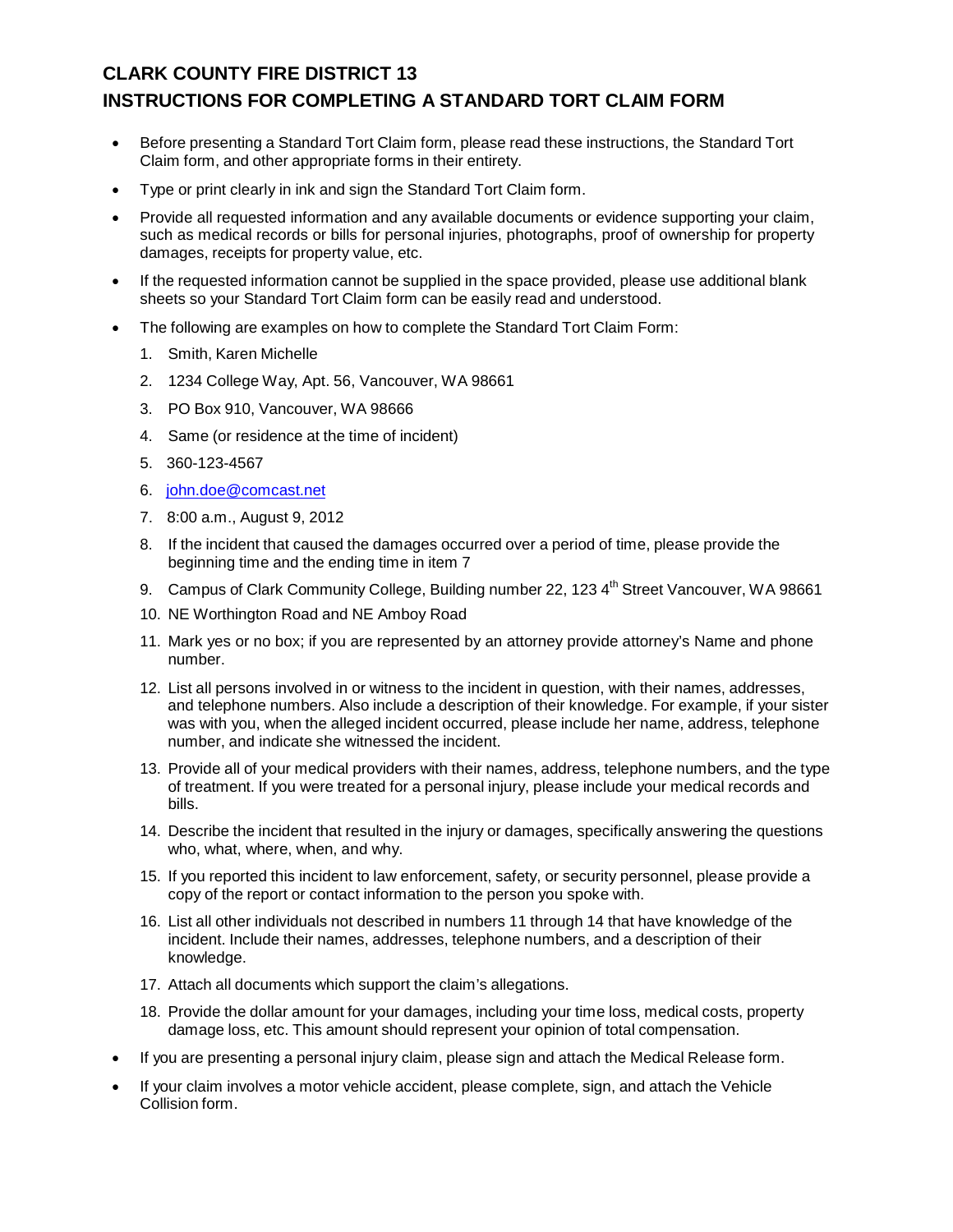## **Clark FD 13 STANDARD TORT CLAIM FORM**

This form is for filing a tort claim against Clark County Fire District 13. Some of the information requested on this form may be subject to public disclosure. Standard Tort Claim forms cannot be submitted electronically (via email or fax).

Mail or deliver original claim to: **Louis Ferreira**

**Stoel Rives, LLP 805 Broadway, Suite 725 Vancouver, WA 98660**

Business Hours: Mon. – Fri. 8:00 a.m. – 5:00 p.m. Closed on weekends and official state holidays.

## **CLAIMANT INFORMATION**

## **PLEASE TYPE OR PRINT IN INK**

|                                                                                                     | 1. Claimant's name:                                                                                          |                                                                                                                                                                                                                                |                                        |                                                            |
|-----------------------------------------------------------------------------------------------------|--------------------------------------------------------------------------------------------------------------|--------------------------------------------------------------------------------------------------------------------------------------------------------------------------------------------------------------------------------|----------------------------------------|------------------------------------------------------------|
|                                                                                                     | Last name                                                                                                    | First                                                                                                                                                                                                                          | Middle                                 | Date of birth<br>(mm/dd/yyyy)                              |
| 2.                                                                                                  |                                                                                                              |                                                                                                                                                                                                                                |                                        |                                                            |
| 3.                                                                                                  |                                                                                                              | Mailing address (if different): Note that the state of the state of the state of the state of the state of the state of the state of the state of the state of the state of the state of the state of the state of the state o |                                        |                                                            |
| 4.                                                                                                  | Residential address at the time of the incident (if different from current address):                         |                                                                                                                                                                                                                                |                                        |                                                            |
| 5.                                                                                                  | Claimant's telephone number:                                                                                 |                                                                                                                                                                                                                                |                                        |                                                            |
|                                                                                                     |                                                                                                              | Home                                                                                                                                                                                                                           |                                        | Work                                                       |
| 6.                                                                                                  |                                                                                                              | Claimant's email address: example and the state of the state of the state of the state of the state of the state of the state of the state of the state of the state of the state of the state of the state of the state of th |                                        |                                                            |
|                                                                                                     | <b>INCIDENT INFORMATION</b>                                                                                  |                                                                                                                                                                                                                                |                                        |                                                            |
| 7.                                                                                                  |                                                                                                              |                                                                                                                                                                                                                                | Time: <u>■</u> a.m. □ p.m. (check one) |                                                            |
|                                                                                                     | 8. If the incident occurred over a period of time, date of first and last occurrences:                       |                                                                                                                                                                                                                                |                                        |                                                            |
|                                                                                                     | $\sqrt{\frac{mm}{dd/yyyy}}$                                                                                  | From_______Time:______ □a.m. □p.m. (check one) to From_______Time:_____ □a.m. □p.m.(check one)                                                                                                                                 | (mm/dd/yyyy)                           |                                                            |
|                                                                                                     |                                                                                                              |                                                                                                                                                                                                                                |                                        |                                                            |
|                                                                                                     | 10. If the incident occurred on a street or highway:                                                         |                                                                                                                                                                                                                                |                                        |                                                            |
|                                                                                                     | Name of street or highway                                                                                    | Milepost number                                                                                                                                                                                                                |                                        | At the intersection with or<br>Nearest intersecting street |
|                                                                                                     | 11. Are you represented by an attorney: $\square$ Yes $\square$ No If so please provide contact information: |                                                                                                                                                                                                                                |                                        |                                                            |
|                                                                                                     |                                                                                                              |                                                                                                                                                                                                                                |                                        |                                                            |
| 12. Names, addresses, and telephone numbers of all persons involved in or witness to this incident: |                                                                                                              |                                                                                                                                                                                                                                |                                        |                                                            |
|                                                                                                     |                                                                                                              |                                                                                                                                                                                                                                |                                        |                                                            |
|                                                                                                     |                                                                                                              |                                                                                                                                                                                                                                |                                        |                                                            |
|                                                                                                     |                                                                                                              |                                                                                                                                                                                                                                |                                        |                                                            |
|                                                                                                     |                                                                                                              |                                                                                                                                                                                                                                |                                        |                                                            |

For Official Use Only